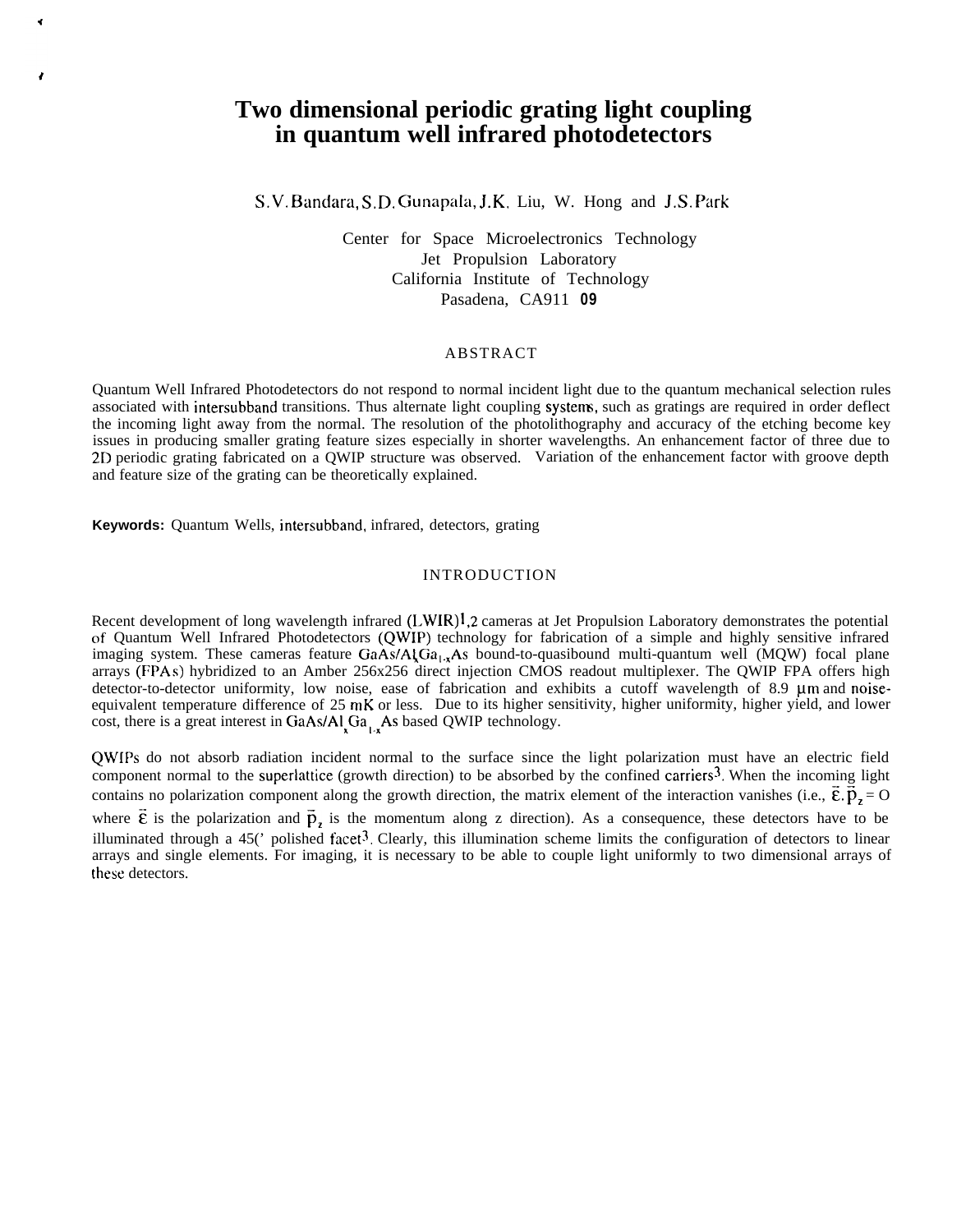# OPTICA1. COUPLING METHODS

Several different monolithic grating structures, such as linear gratings<sup>4,5</sup>, two-dimensional (2-D) periodic gratings<sup>6-8</sup>, and random-reflectors<sup>9,10</sup> have been demonstrated for efficient light coupling to QWIPs, and has made two dimensional QWIP imaging arrays 1.2 feasible. See Fig. 1. These gratings deflect the incoming light away from the direction normal to the surface, enabling intersubband absorption, These gratings were made of metal on top of each detector or crystallographically groove etched through a cap layer on top of the MQW structure. Normal incident light-coupling efficiency comparable to the light coupling efficiency of a 45" polished facet illumination was demonstrated using linear gratings<sup>4,5</sup>.

Detailed theoretical analysis<sup>7</sup> has been carried out on both linear and 2-D periodic gratings for QWIPs. In 2-D gratings, the periodicity of the grating repeats in two perpendicular directions on the detector plane (Fig. I a), leading to the absorption of both polarizations of incident IR radiation. Also, experiments have been carried out for two-dimensional grating coupled QWIP detectors designed for wavelengths  $\lambda \sim 9 \mu m^6$  and  $\lambda$  - 16- 17  $\mu m^8$ . A factor of 2-3 responsivity enhancement relative to the standard 45" polished facet illumination was observed for large area mesas (500  $\mu$ m x 500  $\mu$ m) with total internal reflection optical cavity which can be created with an additional  $AIGaAs layer 6,7$  or with a thinned substrate<sup>8</sup>. This optical cavity is responsible for about an extra enhancement factor of two due to the total internal reflection from the AIGaAs layer or from the thinned substrate (Fig. 1-b, 1-c).



Fig. 1 (a) Schematic side view of a thin QWIP pixel with a 2-D periodic grating. All the incident radiation escape after the second reelection from the grating surface. (b) Schematic side view of a thin QWIP pixel with a random grating retlector. Ideally all the radiation is trapped except for a small fraction which escapes through the escape cone. (c) Schematic diagram of cross grating specifications. The grating features are spaced periodically along the x and y directions.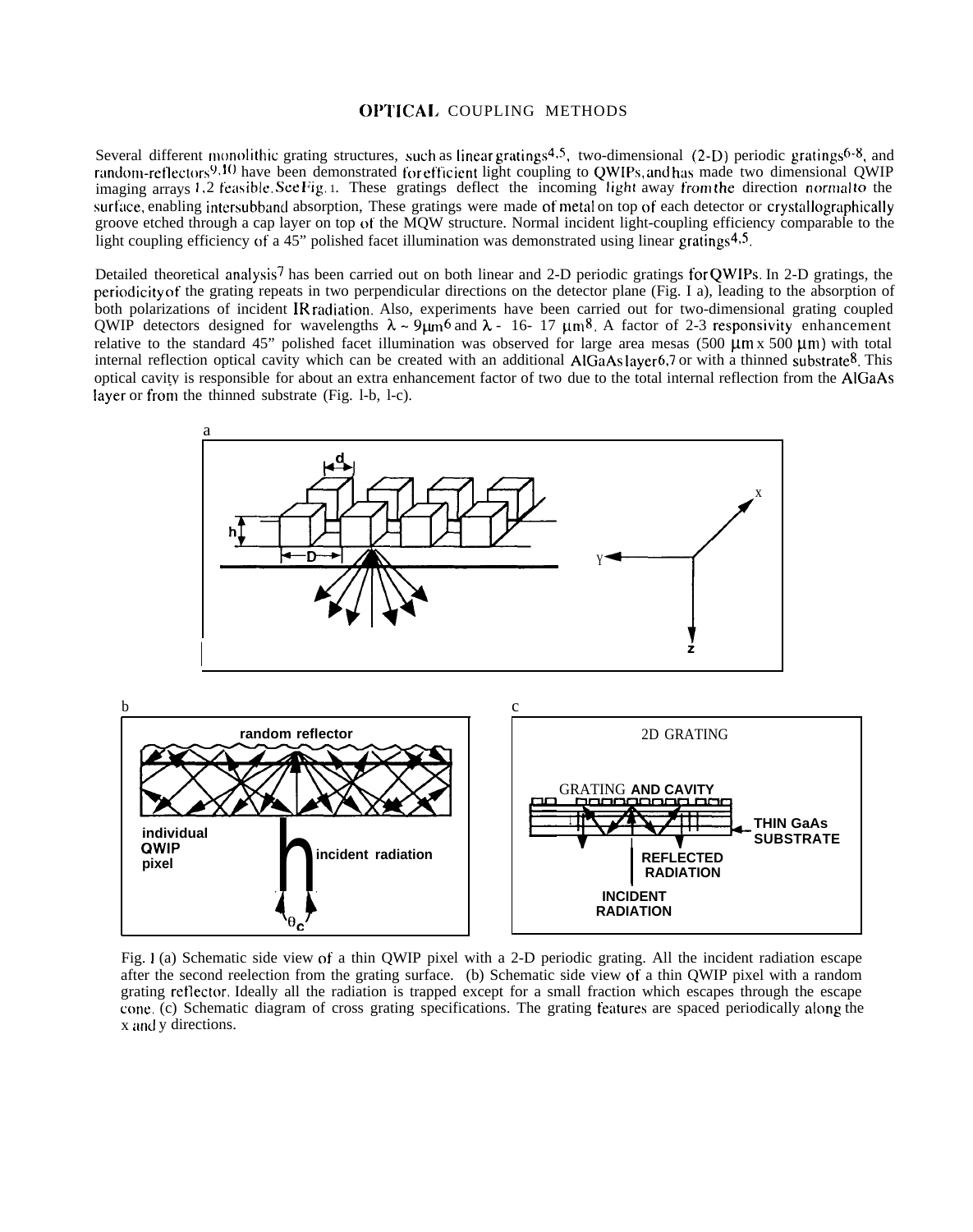Random reflectors have demonstrated excellent optical coupling for individual QWIPs as well as for large area focal plane arrays<sup>9,10</sup>. It has been shown that many more passes of IR light (Fig. 1 -c), and significantly higher absorption, can be achieved with a randomly roughened reflecting surface. By careful design of surface texture randomization (with three level r and om reflector), an enhancement factor-of-eight in responsivity compared to 45<sup>°</sup> illumination was demonstrated experimentally<sup>9</sup>. The random structure on top of the detector prevents the light from being dit't'ratted normally backward after the second bounce as happens in the case of 2-D periodic grating. See Fig. 1. Naturally, thinning down the substrate enables more bounces of light and therefore higher responsivity  $9$ .

All these gratings were fabricated on the detectors by using standard photolithography and selective dry etching. The advantage of the photolithograpic process is its ability to accurately control the feature size and to preserve the pixel-to-pixel uniformity, which is a prerequisite for high-sensitivity imaging focalplane array. However the resolution of the photolithography and the accuracy of etching processes become key issues in producing smaller grating feature sizes. These feature sizes are proportionally scaled with the peak response wavelength of the QWIP. It is important to note that for any given wavelength random grating requires much smaller feature sizes than two dimensional periodic gratings. Figures 2(a) and 2(b) show random reflectors on a pixel of, 15 pm cutoff 128x128 and 9 pm cutoff 256x256 OWIP FPAs respectively. The minimum feature size of the random reflectors of 15  $\mu$ m and 9 $\mu$ m cutoff FPAs were 1.25 and 0.6  $\mu$ m respectively. As shown on Fig. 2(b) the random reflectors of the  $9\mu$ m cutoff FPA were less sharp and had fewer scattering centers compared to Fig. 2(a) and this is due to the difficulties associated with sub-micron photolithography. These less sharp features in random gratings lowered the light coupling efficiency than expected. Thus, it could be advantageous to utilize a 2-D periodic grating for light coupling in shorter wavelength OWIPs.



Fig. 2 (a) Two level random reflectors on a pixel  $(38x38 \text{ pm}^3)$  of  $15\mu \text{m}$  cutoff  $128x128$ QWIP FPA The minimum feature size is 1.25 pm. (b) Two level random reelectors on a pixel  $(28x28 \mu m^2)$  of 9 µm cutoff 256x256 QWIP. The minimum feature size is 0.6 µm. This random reflector has fewer scattering centers compared to Fig.  $2(a)$  due to the difficulties associated with sub-micron photolithography.

# 2-1) PERIODIC GRATINGS

Six different 2-D grating periods (D) were fabricated on a standard QWIP structure designed to perform at peak wavelength,  $\lambda_p$ -8.5 µm. The device structure consists ot 50 periods, each period containing a 45 A well of GaAs and 500A barrier of Al<sub>o</sub>, Ga<sub>0.7</sub>As, sandwiched between top and bottom contact layers doped n = 5x 10<sup>17</sup>cm<sup>-3</sup>, grown grating groove depths h (Fig. i(c)), the top cap layer of each sample was thinned down to a different thickness by chemical etching. After 2-D gratings were defined by the photolithography and dry etching, these samples were processed into 200  $\times$ 200  $\mu$ m<sup>2</sup> and 400 x 400  $\mu$ m<sup>2</sup> mesa test structures. Then the 2-D grating reflectors on the top of the detectors and bottom contact layers were covered by Au/Ge and Aufor Ohmic contact and reflection respectively. As a control sample, a standard 45" edge polished facet sample was also fabricated from the original QWIP wafer.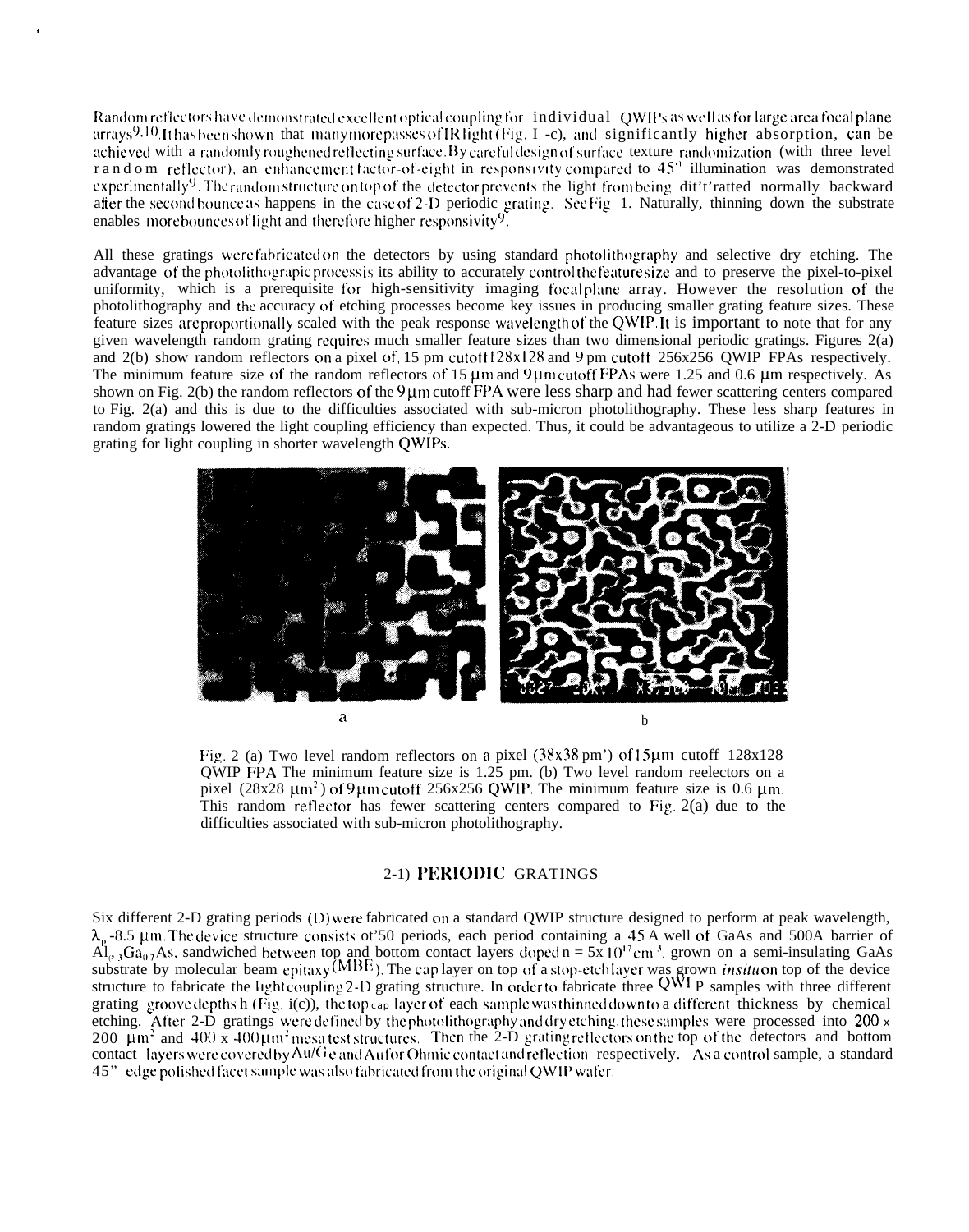#### EXPERIMENTAL. RESULTS

The responsivity spectra of these detector-s were measured using  $a1000 \text{ K}$  blackbody source and a grating monochromator. The absolute peak responsivities  $(R_p)$  of these detectors were measured using a calibrated blackbody source. Detectors of the control sample were illuminated through a 45" polished facet and all the grating samples were illuminated normal to the detector plane. The normalized responsivity spectrum for grating samples (with one groove depth) and for the standard 45" sample are shown in Fig. 3. Note the normalized spectral peak shifts from 7.5  $\mu$ m to 8.8  $\mu$ m as the grating period increases from  $D = 2.2 \mu m$  to 3.2  $\mu$ m. These measurements were repeated with all 19 samples (i.e., six different grating parameters for each groove depth and one 45" sample). The grating peak wavelength  $\lambda_{\rm gp}$  (where the grating enhancement is maximized) and the peak enhancement is (enhancement at  $\lambda_{\mu}$ ) associated with each grating period was obtained by normalizing the absolute spectral responsivity of the grating detectors relative to the 45" detector sample. Fig. 4 shows the variation of the grating peak wavelength with grating period for samples with three different groove depths. As expected from the theory,  $\lambda_{\rm{co}}$ linearly depends on the grating period and it is independent of the groove depth of the grating.



function of grating period D for  $D = 2.2 - 3.2$  pm. The grating period curve represent responsivity spectra same OWIP depths h. bold curve represent responsivity spectra same QWIP with 45" polished edge.

Fig. 3 Measured normalized responsivity spectra as a Fig. 4 Measured grating peak wavelength  $\lambda_{gp}$  vs. the function of grating period D for D = 2.2 -3.2 pm. The grating period for samples with three different groove

Figure 5 shows experimental responsivity enhancement due to 2-D grating at  $\lambda_{\rm gp}$  for each grating period with different groove depths. Only one sample shows enhancement up to a factor of 3.5 (curves a and b in Fig. 5) depending on the grating period, while the other two samples show no enhancement and no dependence on the grating period. This enhancement factor of about three was measured in a similar (same gratings and groove depth) sample with different detector area. Scanning Electron Microscopic (SEM) pictures of' two samples, associated with curve c and d of Fig. 5, clearly show some distortion in the features of the gratings. This can be attributed to the partial contact between the grating mask and the wafer during the photolithography. Although the grating periods, were unchanged from the designed value, feature sizes, (see Fig. l-a) were reduced during the processing.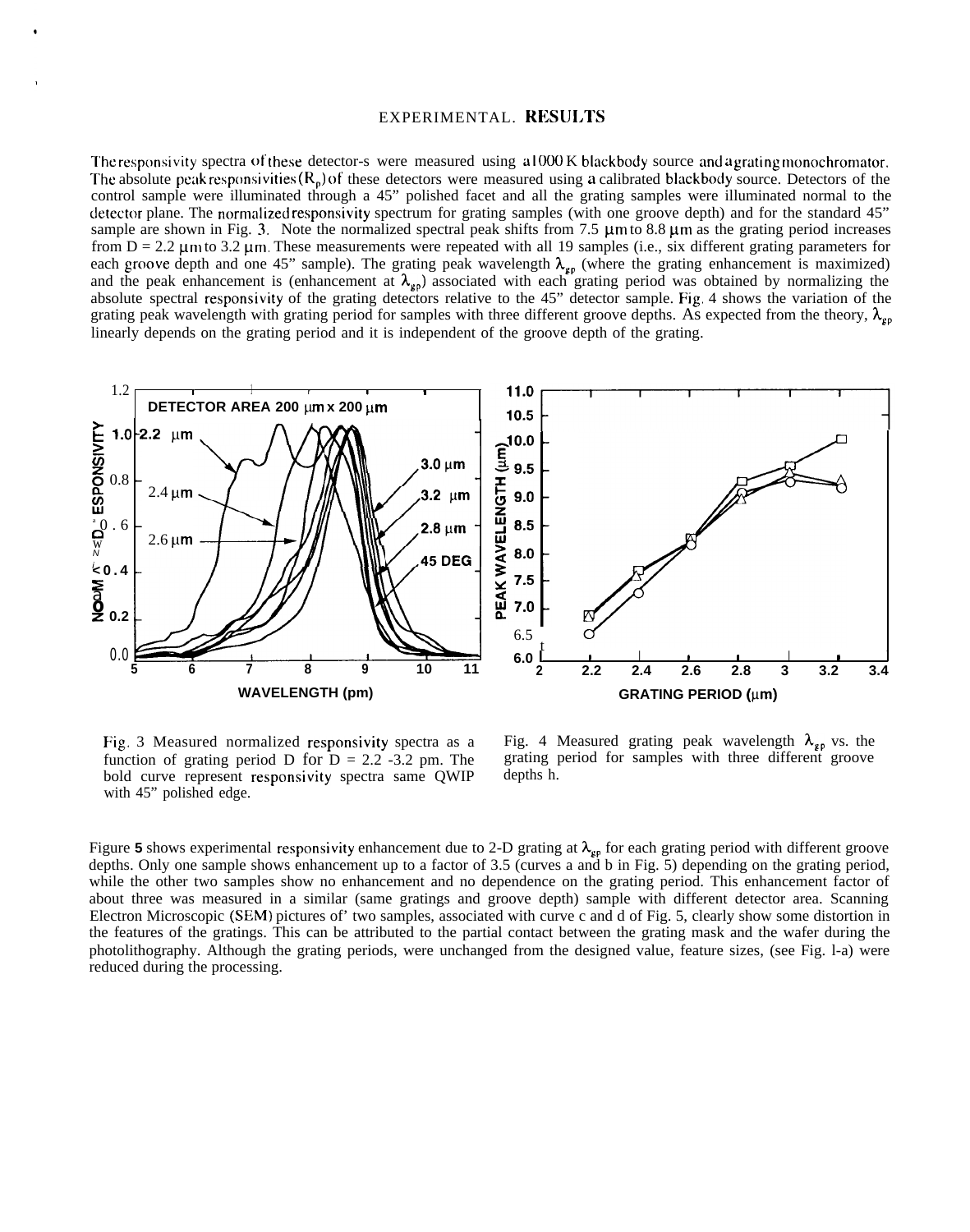

Fig. 5 The experimental responsivity enhancement at  $\lambda_{\rm gp}$  Fig. 6 The experimental data and theoretical comparison for each grating period with different groove depths. for responsivity enhancement in 2-D periodic grating Curves a and b represent gratings with same groove depth coupled QWIP. Theoretical curves were plotted as a Curves a and b represent gratings with same groove depth but different in detector area ( $a - 200x200 \mu m^2$  and b - function of groove depth, h for different feature sizes d 400X400  $\mu$ m<sup>2</sup>). Curve c and d represent 200x200  $\mu$ m<sup>2</sup> area detectors with different groove depths.



normalized to characteristic grating peak wavelength in GaAs,  $\lambda_{\mu}$ . Feature sizes d for each grating were obtained using SEM pictures of each grating. Also, shown that a responsivity enhancement at lower d/  $\lambda_{gp}$ ' which is the case in two samples associated with curve c and d in the Fig. 5.

# THEORETICAL ANALYSIS

In order to explain responsivity enhancement shown in Fig. 5 (curve a and b), theoretical analysis of 2-D periodic gratings were carried out based on modal expansion method 11.7 in which, electric and magnetic field vectors are matched at the boundary (z = O plane, Fig. I a) between the diffracted field region and rectangular cavity region The field vectors in the diffracted field region ( $z > 0$  in Fig. 1 a), and inside the cavities ( $z < 0$  in Fig. 1-a), are expressed in terms of diffracted "orders" , and guided vector "modes", respectively. Each of these diffracted "orders" is associated with a plane wave propagating in a discrete direction which is specified by a pair of integers (p,q) due to the double periodicity of the grating structure. The guided vector "mode" inside the cavity means a vector field not only satisfying Maxwell's equations, but also boundary conditions appropriate to the geometry of the cavity. These modes are also specified by pair of integers (n,m) due to rectangular nature of the grating cavity. The resulting system of equations are then solved for diffracted plane wave amplitudes by limiting the diffracted orders up to the first set of orders ( $p^2 + q^2 \le 1$ ), or second set of orders ( $p^2 + q^2 \le 2$ ). The efficiencies of the diffracted order, i.e., the amplitude of the electric field vector  $E_{pq}$  of the (p,q)th diffracted order can then be calculated as a function feature size, d and groove depth h of the grating.

Fig. 6 shows the experimental data and theoretical comparison for responsivity enhancement due to 2-D periodic gratings. Theoretical curves were plotted as a function of groove depth (h) for different feature sizes (d) normalized to characteristic grating peak wavelength in GaAs,  $\lambda_{\rm cp}$ (GaAs). Feature sizes d for each grating were obtained using SEM pictures of each grating. Although the designed normalized feature size d/  $\lambda_{\rm gp}$ (GaAs) is the same for all the gratings, SEM measurements show variations. These variations can be attributed to the limitations of device fabrication processes such as photolithography and metalization. Also, Fig. 6 shows that at lower  $d/\lambda_{\text{co}}(GaAs)$ , responsivity enhancement is independent of groove depth of the grating, which is the case in two samples associated with curves c and d in Fig. 5.